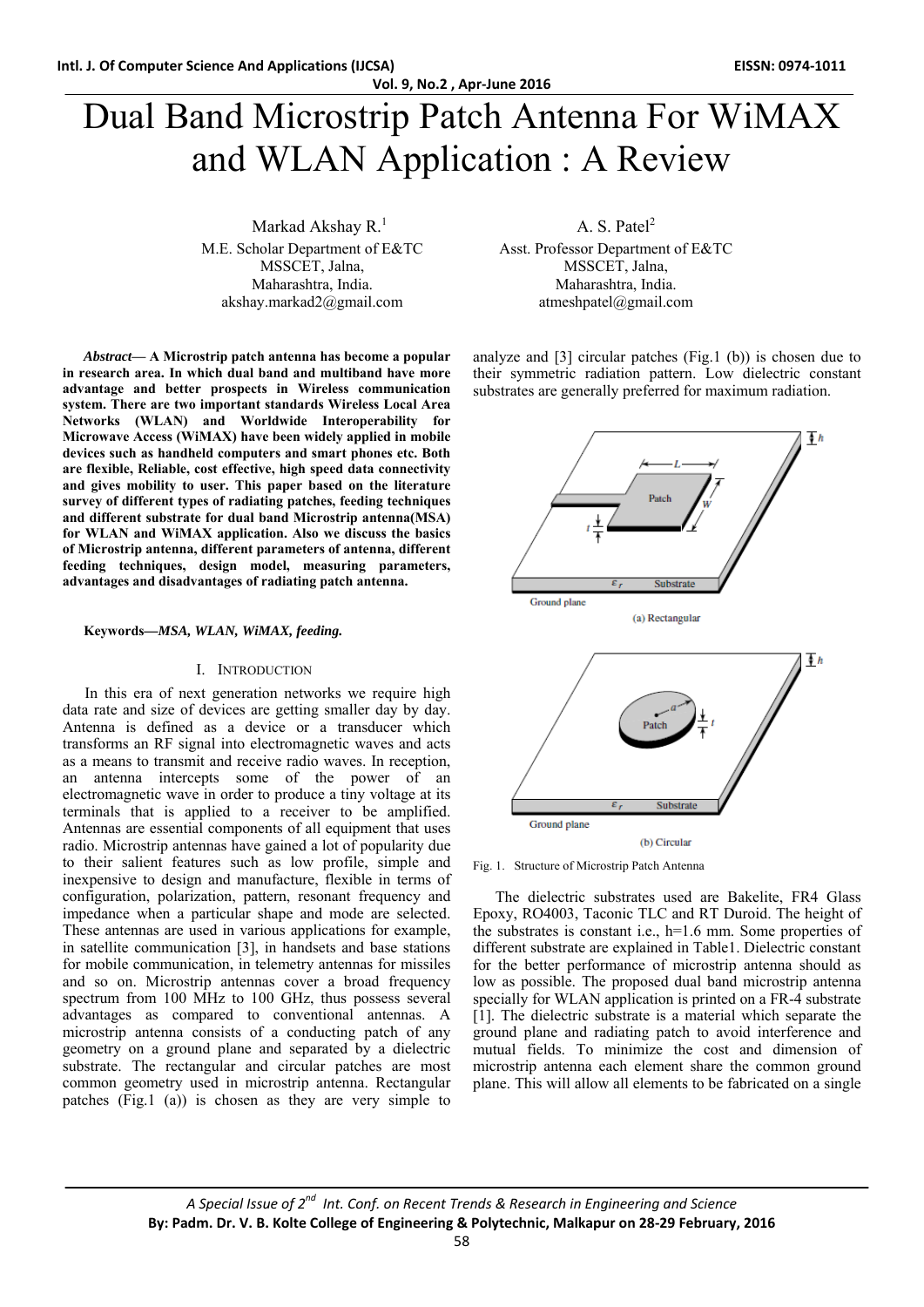**Intl. J. Of Computer Science And Applications (IJCSA) EISSN: 0974‐1011**

dielectric sheet. Some properties substrates are explained in Table1.

| <b>TABLE L</b> | PROPERTIES OF DIFFERENT SUBSTRATE FOR MICROSTRIP |
|----------------|--------------------------------------------------|
|                | PATCH ANTENNA DESIGN                             |

| Parameter              | <b>Bakelite</b>   | FR4               | <b>RO4003</b>     | <b>Taconic</b>    | RT<br><b>Duriod</b> |
|------------------------|-------------------|-------------------|-------------------|-------------------|---------------------|
| Dielectric<br>Constant | 4.78              | 4.36              | 3.4               | 3.2               | 2.2                 |
| Water<br>Absorption    | $0.5 - 1.3\%$     | $< 0.25\%$        | 0.06%             | $< 0.02\%$        | $0.02\%$            |
| Loss<br>Tangent        | 0.03045           | 0.013             | 0.002             | 0.002             | 0.0004              |
| Tensile<br>strength    | 60MPa             | $<$ 310M<br>Pa    | 141MPa            |                   | 450MPa              |
| Breakdown<br>Voltage   | $20-28$ kv        | 55ky              |                   |                   | $>60$ kv            |
| Peel                   |                   | 9                 | 1.05              | 12                | 5.5                 |
| Strength               |                   | N/nm              | N/nm              | N/nm              | N/nm                |
| Density                | 1810              | 1850              | 1790              |                   | 2200                |
|                        | kg/m <sup>3</sup> | kg/m <sup>3</sup> | kg/m <sup>3</sup> |                   | kg/m <sup>3</sup>   |
| Surface                | $5x10^{10}$       | $2x10^5$          | $4.2x10^{9}$      | $1 \times 10^{7}$ | 3x10'               |
| Resistivity            | Mohm              | Mohm              | Mohm              | Mohm              | Mohm                |
| Volume                 | $3x101^{15}$      | 8x10'             | 1700x10'          | 1x10'             | 2x10'               |
| Resistiity             | Mohmem            | Mohmem            | Mohmem            | Mohmem            | Mohmem              |

#### II. LITERATURE SURVEY

A simple printed dual-band double-T monopole antenna is proposed by Yen-Liang Kuo and Kin-Lu Wong. The antenna comprises two stacked T-shaped monopoles of different sizes, which generate two separate resonant modes for the desired dual-band operations. The proposed antenna has a low profile and can easily be fed by using a  $50\Omega$  microstrip line. Prototypes of the proposed antenna designed for WLAN operations in the 2.4 and 5.2 GHz bands have been constructed and tested. Good radiation characteristics of the proposed antenna have been obtained. Effects of varying the monopole dimensions and the ground-plane size on the antenna performance have also been studied. The T- shaped monopoles is printed on the same side of the dielectric substrate (FR4 substrate of thickness 1.6 mm and relative permittivity 4.4 was used.) [1]. On the other side of the dielectric substrate, a ground plane of length and width is printed below the patch.

A wideband dual layer rectangular U-Slot patch antenna for WiMAX and WLAN applications is proposed by M. A. Matin, M. P. Saha and H. M. Hasan. The antenna exhibits wideband characteristics that depend on various parameters such as U-slot dimensions, circular probe-fed patch etc. The characteristics of the proposed antenna are calculated and compared with other designs. The antenna shows 36.2% impedance bandwidth with more than 90% antenna efficiency and is best suited for 2.3/2.5 GHz WiMAX and 2.4 GHz WLAN applications. The proposed U-slot wideband patch antenna has a circular coaxial probe-fed patch configuration, based on the conventional patch antenna. A coaxial probe is connected to the circular feeding patch which is located close

to rectangular U-slot patch centre for good excitation of the proposed antenna [2] over a wide bandwidth.

A compact microstrip fed dual-band coplanar antenna for wireless local area network is presented by Rohith K. Raj, Manoj Joseph, C. K. Aanandan, K. Vasudevan and P. Mohanan. The antenna comprises of a rectangular center strip and two lateral strips printed on a dielectric substrate and excited using a 50  $\Omega$  microstrip transmission line. The antenna generates two separate resonant modes to cover 2.4/5.2/5.8 GHz WLAN bands. Lower resonant mode of the antenna has an impedance bandwidth (2:1 VSWR) of 330 MHz (2190–2520 MHz), which easily covers the required bandwidth of the 2.4 GHz WLAN, and the upper resonant mode has a bandwidth of 1.23 GHz (4849–6070 MHz), covering 5.2/5.8 GHz WLAN bands. The proposed antenna occupy an area of 217 mm<sup>2</sup> when printed on FR4 substrate [4]  $(\varepsilon_{\rm r} = 4.7)$ .

A Single Layer Dual band Microstrip Patch Antenna using single U-slot is proposed by Tej Raj and Brajlata Chauhan. This broadband patch antenna [3] is simulated and broadband operation is achieved and then additional u-shaped slot is introduced to create the additional notch frequencies which turn into multiple band patch antenna [6]. First with a single u-slot is cut in the patch leads to broadband operation is achieved and then additional u slot of proper dimensions is cut into the patch which generates additional band notch at a frequency in the original broadband. Thus dual band antenna is become from the broadband. Advantage of such configuration is that the complexity is reduced, simple feed and single patch is used. The proposed antenna has a low profile and can easily be fed by using a probe feeding technique [5].

#### III. PARAMETERS

 Some basic antenna parameters [3] such as Antenna Gain, VSWR, Radiation Pattern, Radiation Intensity, Return Loss, Beamwidth, Directivity, Effective Aperture, Antenna Efficiency, Bandwidth and Input Impedance etc. are studied.

### *A. Antenna Gain (G)*

 The gain of an antenna is defined as the ratio of the intensity, in a given direction, to the radiation intensity that would be obtained if the power accepted by the antenna were radiated isotropically.

$$
G=4\pi*U\left(\theta,\Phi\right)/Pin
$$

Where,  $U(\theta, \Phi)$  is radiation intensity in a given direction, Pin is total input power.

### *B. VSWR*

Voltage standing wave ratio is defined as

 $VSWR=V_{max}/V_{min}$ .

It should lie between 1 and 2.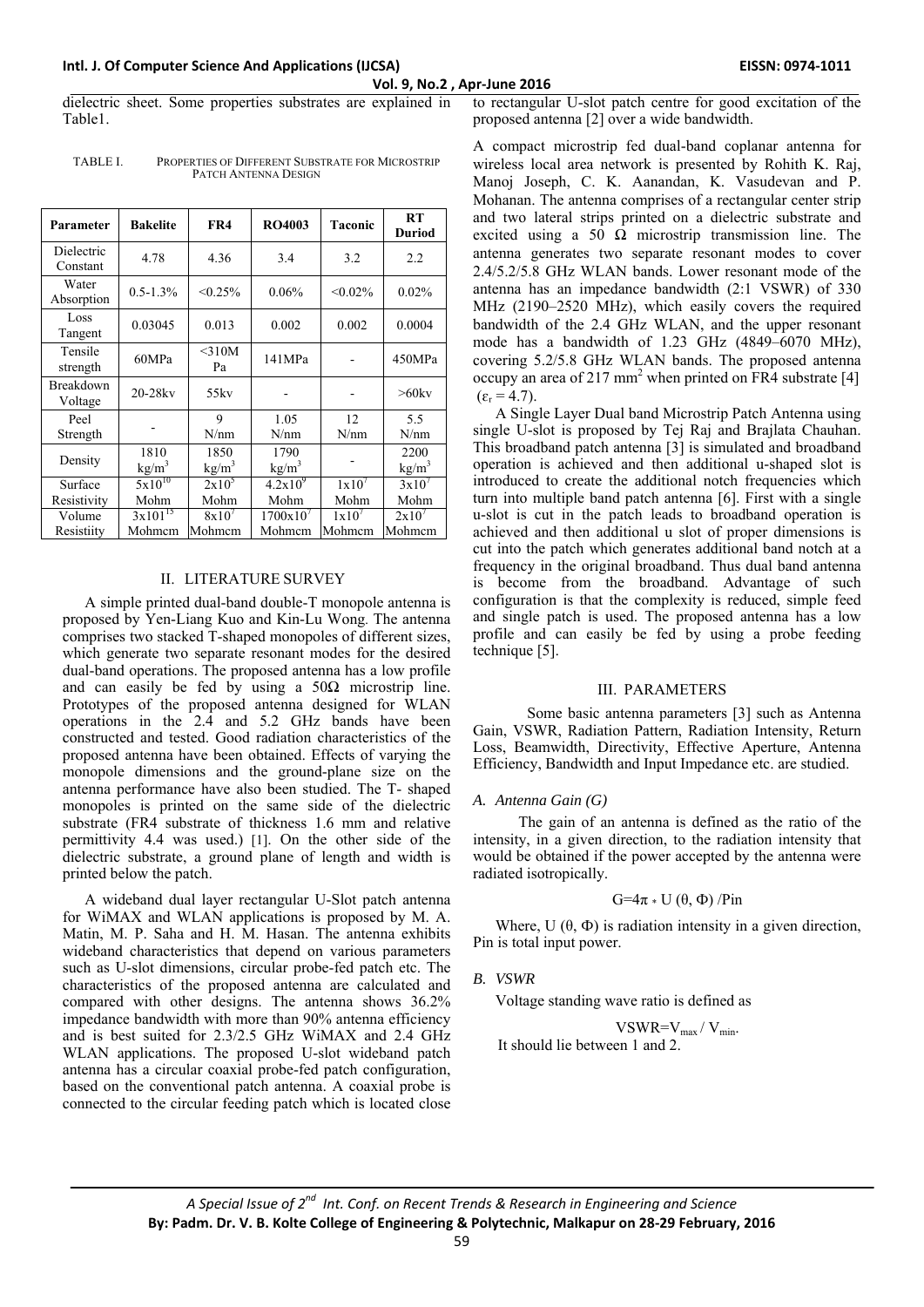### *C. Beamwidth*

 The beamwidth of a power pattern is defined as the angular separation between two identical points on opposite side of the pattern maximum.

#### *D. Radiation Pattern*

 The radiation pattern is defined as a mathematical function or a graphical representation of the radiation properties of the antenna as a function of space coordinates. The Pattern is three dimensional figure plotted on  $(x, y, z)$ axis, in which we have major lobe, minor lobe, side lobe, back lobe, first null beamwidth (FNBW), half power beamwidth (HPBW).

#### *E. Radiation Intensity (U)*

Radiation intensity in a given direction is defined as "the power radiated from an antenna per unit solid angle." The radiation intensity is a far-field parameter, and it can be obtained by simply multiplying the radiation density by the square of the distance. In mathematical form it is expressed as

 $U = r^2 * W_{rad}$  (W/unit solid angle)

Where,  $U =$  Radiation Intensity

 $W_{rad}$  = Radiation Density

 $r =$  distance

#### *F. Return Loss (RL)*

Return loss is the reflection of signal power from the insertion of a device in a transmission line. Hence the RL is a parameter similar to the VSWR to indicate how well the matching between the transmitter and antenna has taken place. The RL is given as by as:

$$
RL = -20 \log 10 \, (\Gamma) \, dB
$$

For perfect matching between the transmitter and the antenna,  $\Gamma = 0$  and  $RL = \infty$  which means no power would be reflected back, whereas a  $\Gamma = 1$  has a  $RL = 0$  dB, which implies that all incident power is reflected. For practical applications, a VSWR of 2 is acceptable, since this corresponds to a RL of -9.54 dB.

#### *G. Directivity (D)*

Directivity of an antenna defined as "the ratio of the radiation intensity in a given direction from the antenna to the radiation intensity averaged over all directions".

$$
D = U / U_0 = 4\pi * U / P_{rad}
$$

Where,  $U =$  Radiation Intensity

 $U_0$  = Radiation Intensity of Isotropic Source

 $P_{rad}$  = Total Radiated power.

#### *H. Antenna Efficiency* (e<sub>0</sub>)

It is a ratio of total power radiated by an antenna to the input power of an antenna. The total efficiency given as,

Where, 
$$
e_0
$$
 = Total Efficiency (dimensionless)

 $e_r$  = Reflection efficiency

 $e_c$  = Conduction efficiency

 $e_d$  = Dielectric efficiency

#### *I. Effective Aperture*

Effective Aperture is a basic antenna concept that is a measure of the power captured by an antenna from a plane wave.

 $e_0 = e_r * e_c * e_d$ 

#### *J. Bandwidth (B)*

The bandwidth of an antenna is defined as "the range of frequencies within which the performance of the antenna, with respect to some characteristic, conforms to a specified standard." The bandwidth can be considered to be the range of frequencies, on either side of a center frequency, where the antenna characteristics (such as input impedance, pattern, beamwidth, polarization, side lobe level, gain, beam direction, radiation efficiency) are within an acceptable value of those at the center frequency.

#### *K. Input Impedance (Z)*

Input impedance is defined as "the impedance presented by an antenna at its terminals or the ratio of the voltage to current at a pair of terminals or the ratio of the appropriate components of the electric to magnetic fields at a point."

The ratio of the voltage to current at these terminals, with no load attached, defines the impedance of the antenna as:

$$
Z = R + jX
$$

Where,  $Z =$  Antenna Impedance at input terminal

 $R =$  Antenna Resistance at input terminal

 $X =$  Antenna Impedance at input terminal

#### IV. FEEDING TECHNIQUES

Feeding techniques are used to excite the antenna patch to radiate, by direct or indirect contact. The feed of microstrip antenna can have many configurations like microstrip line, coaxial, aperture coupling and proximity coupling. But microstrip line and the coaxial feeds are relatively easier to fabricate. Coaxial probe feed is used because it is easy to use and the input impedance of the coaxial cable in general is 50Ω. There are several points on the patch which have  $50\Omega$ impedance. We have to find out those points and match them with the input impedance. These points are find out through a mathematical model. Different feeding techniques and their characteristics are described as:

TABLE II. COMPARISON OF DIFFERENT FEEDING TECHNIQUES

| <b>Characteristics</b> | <b>Microstrip</b><br><b>Line Feed</b> | Co-axial<br><b>Line Feed</b> | Aperture<br>Coupled<br>Feed | Proximit<br>Coupled |
|------------------------|---------------------------------------|------------------------------|-----------------------------|---------------------|
|------------------------|---------------------------------------|------------------------------|-----------------------------|---------------------|